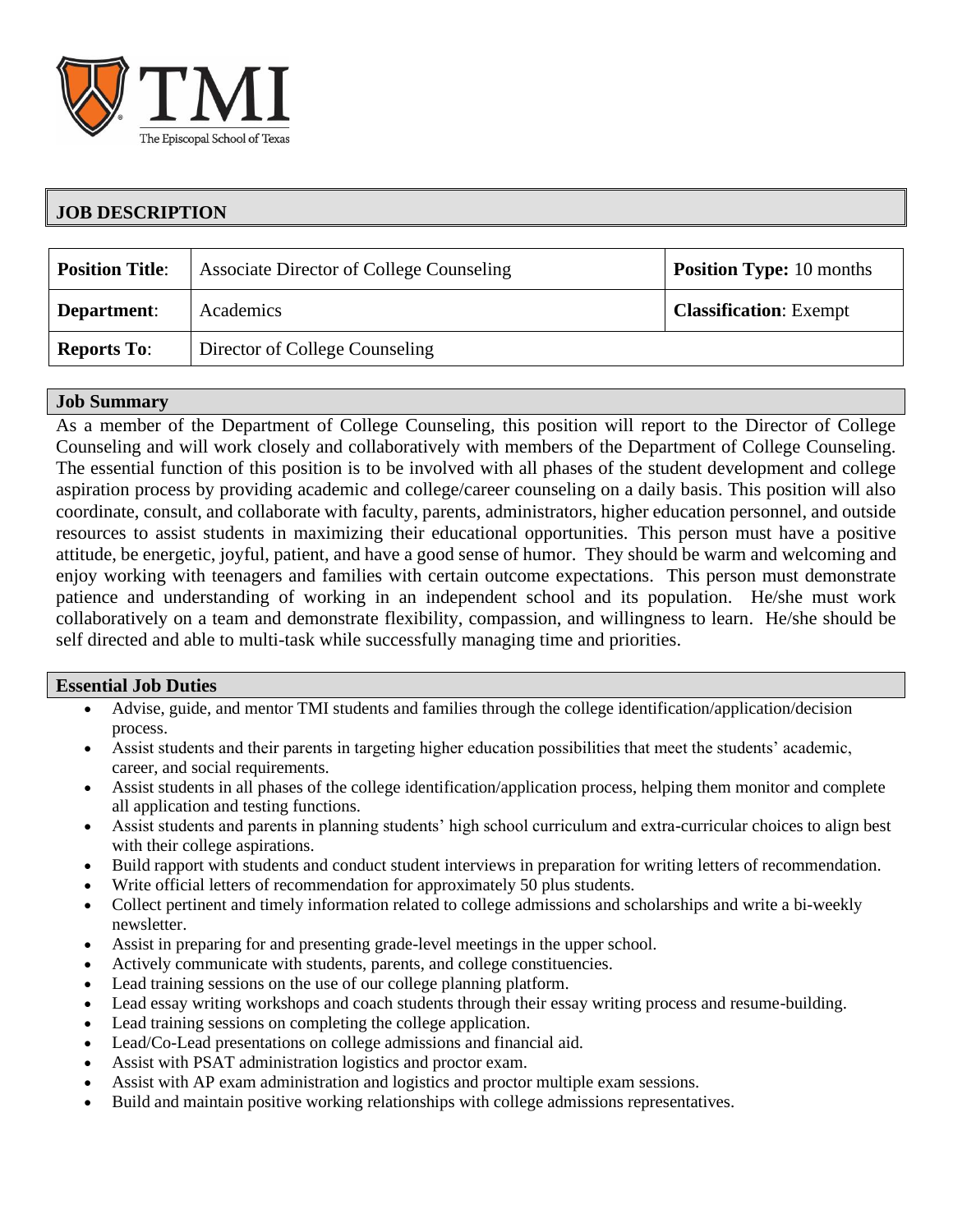- Actively participate in college admissions updates provided throughout the year.
- Communicate with faculty regarding academic letters of recommendation and admissions trends.
- Serve on multiple school committees.
- Serve as an academic advisor to a small group of students.

## **Education**

Bachelor's degree in an applicable field Master's degree preferred

### **Experience**

- The ideal candidate will have a minimum of three years of college admissions experience or two-three years of college counseling experience at a secondary school.
- The ideal candidate should have knowledge of a multitude of colleges and universities and scholarship programs, and the changing admissions landscape.
- Must have some familiarity with the financial aid application process.
- Must have some familiarity with standard graduation requirements and how they are reviewed by colleges and universities.
- Must demonstrate excellent writing and oral communication skills.
- Should be familiar with types of rigorous courses.
- Should be familiar with standardized testing, trends, and analysis.

### **Licenses/Certifications**

N/A

| <b>Physical Activities</b>                                                            |                                                                                     |                                                                                   |  |  |
|---------------------------------------------------------------------------------------|-------------------------------------------------------------------------------------|-----------------------------------------------------------------------------------|--|--|
|                                                                                       | 1. Finger Dexterity:                                                                | Using fingers to make small movements such as typing or picking                   |  |  |
|                                                                                       |                                                                                     | up small objects.                                                                 |  |  |
|                                                                                       | 2. Talking:                                                                         | Frequently conveying detailed or important instructions or ideas                  |  |  |
|                                                                                       |                                                                                     | accurately, clearly, or quickly.                                                  |  |  |
|                                                                                       | 3. Hearing:                                                                         | Able to hear average or normal conversations and receive ordinary                 |  |  |
|                                                                                       |                                                                                     | information.                                                                      |  |  |
| 4. Repetitive Motions: Frequently and regularly using the wrists, hands, and fingers. |                                                                                     |                                                                                   |  |  |
|                                                                                       | 5. Visual:                                                                          | Average, ordinary, visual acuity necessary to prepare or inspect                  |  |  |
|                                                                                       |                                                                                     | documents or other materials.                                                     |  |  |
|                                                                                       | 6. Physical:                                                                        | May be required to stand or sit for long periods of time while                    |  |  |
|                                                                                       |                                                                                     | providing instructions or in monitoring students and activities. May have to lift |  |  |
|                                                                                       |                                                                                     | folders, files, papers, equipment, and other such items weighing up to            |  |  |
|                                                                                       |                                                                                     | approximately 25 lbs.                                                             |  |  |
|                                                                                       | $W_{\alpha}$ <sup>-</sup> $\mathbf{u}$ $\alpha$ $\alpha$ <sup>-1</sup> $\mathbf{u}$ |                                                                                   |  |  |

# **Working Conditions**

Standard office atmosphere located inside a building with no hazardous or significantly unpleasant conditions. May be exposed to outdoor elements while supporting fund raiser events.

---------------------------------------------------------------------------------------------------------------------------------------